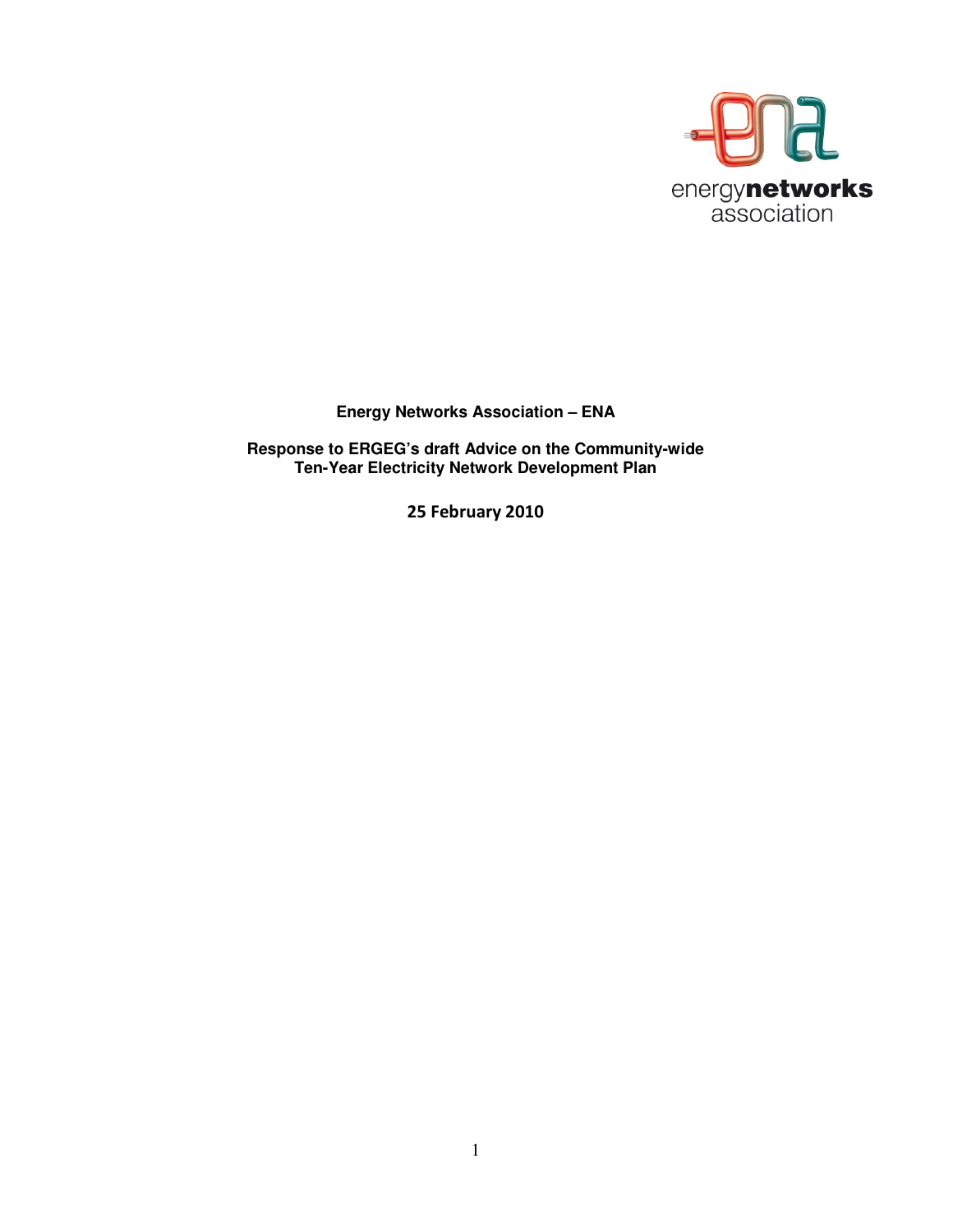Energy Networks Association (ENA) is funded by the major licensed electricity and gas transmission and distribution companies in the UK. We welcome the opportunity to comment on ERGEG's draft advice on the community wide ten year electricity network development plan. We see the development of Europe's transmission networks as an essential part of the process of meeting the EU's long term goals of a sustainable, competitive and secure internal electricity market.

The proposed bottom up approach to developing national and regional plans, complemented by the top down approach from ERGEG, should help ensure that an effective, coordinated plan is developed that is consistent with the EU's 20-20-20 vision. By developing this community wide plan in a non-discriminatory and transparent manner, and making use of consistent generation and demand scenarios, a network development plan can be prepared that should support changes in the generation profile across Europe.

The European electricity market, going forward, will need to incorporate large quantities of intermittent wind generation, which will require the coordinated reinforcement of electricity networks across the EU. The ten year network development plan is fundamental to achieving a coordinated European approach and, in so doing, to also help overcome any barriers in developing electricity infrastructures. ENTSO-E has a key role in ensuring that this plan is effectively developed and maintained in consultation with key stakeholders, including the distribution companies. Particularly important from the distribution companies' perspective will be the interface between the networks in the context of demand side management.

The plan should describe the current status of the European networks, where bottlenecks are located, the amount of time that certain areas are congested, and the reasons for the congestion. It should also map the current status of operations of the infrastructure to be developed.

It will be critical to ensure that there is sufficient flexibility in the plan to adjust network investments over time to address changes to the pattern of generation across Europe, whether in response to the markets or to policy interventions. The exact mix of generation and demand is subject to many factors - some of which are difficult to predict across a 10 year planning horizon. Because of this need for flexibility, we agree with the regulators that the ten year plan should not be made binding on the TSOs. On the other hand, there must be firm commitment from member states to deliver the plan, and there must be a process to address the impact of material changes in the generation/demand mix to try to avoid the risk of leaving stranded assets.

The  $3<sup>rd</sup>$  Package sets out the relative roles and responsibilities of ACER and ENTSO-E, and gives the TSOs a prominent role in terms of developing the ten year network plan. It is therefore important that ACER and the National Regulatory Authorities as far as possible build the competences and resources enabling the regulators to develop the right set of processes and criteria to properly evaluate ENTSO-E's proposals.

The National Regulatory Authorities will also have an important role to play in ensuring there are consistent criteria for assessing planning decisions.